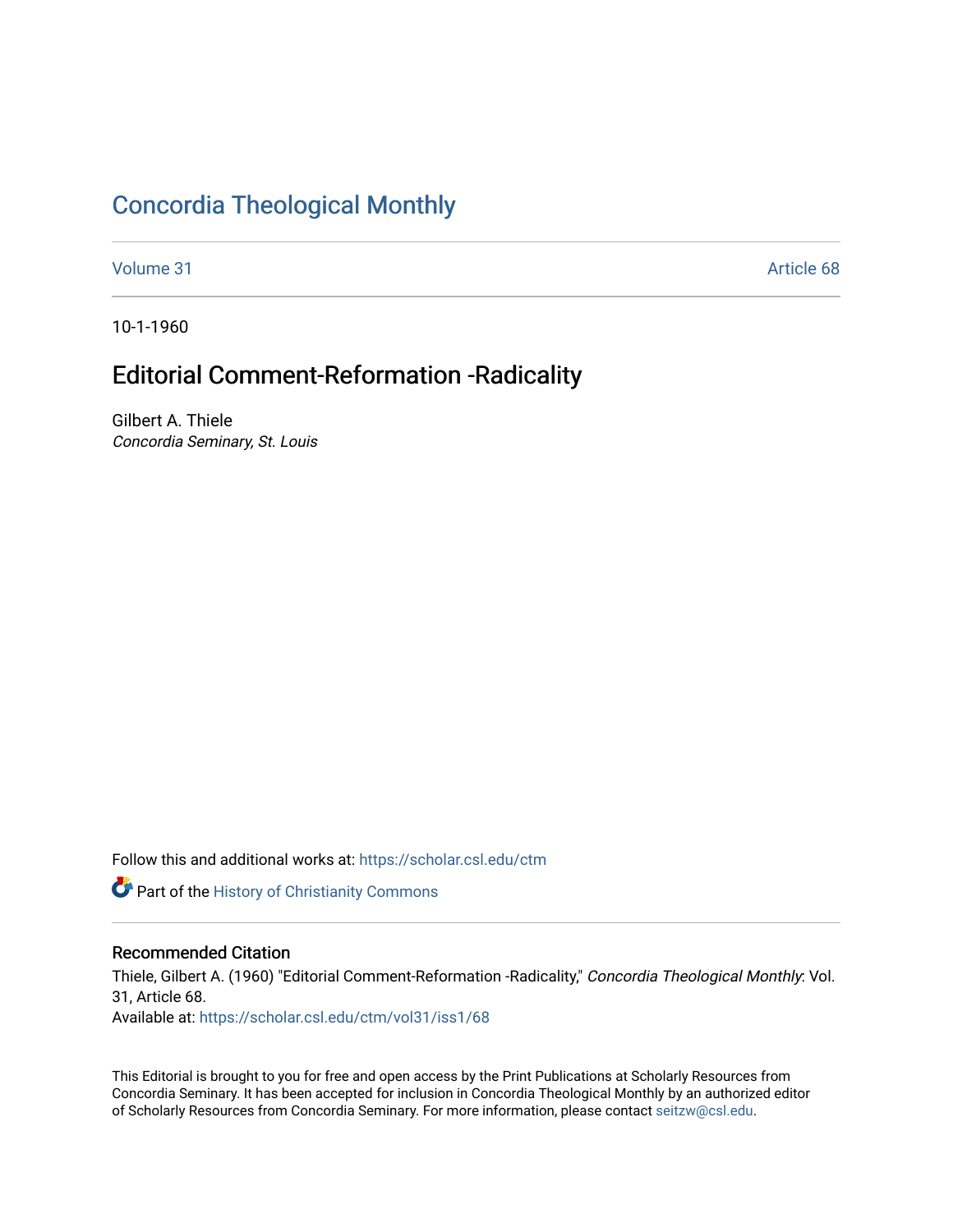# **CONCORDIA THEOLOGICAL MONTHLY**

Volume XXXI October 1960 Number 10

**Published** by THE LUTHERAN CHURCH-MISSOURI SYNOD

#### **Edited** by

THE FACULTY OF CONCORDIA SEMINARY SAINT LOUIS. MISSOURI

> CONCORDIA PUBLISHING HOUSE SAINT LOUIS, **MISSOUaI**

Published by Scholarly Resources from Concordia Seminary, 1960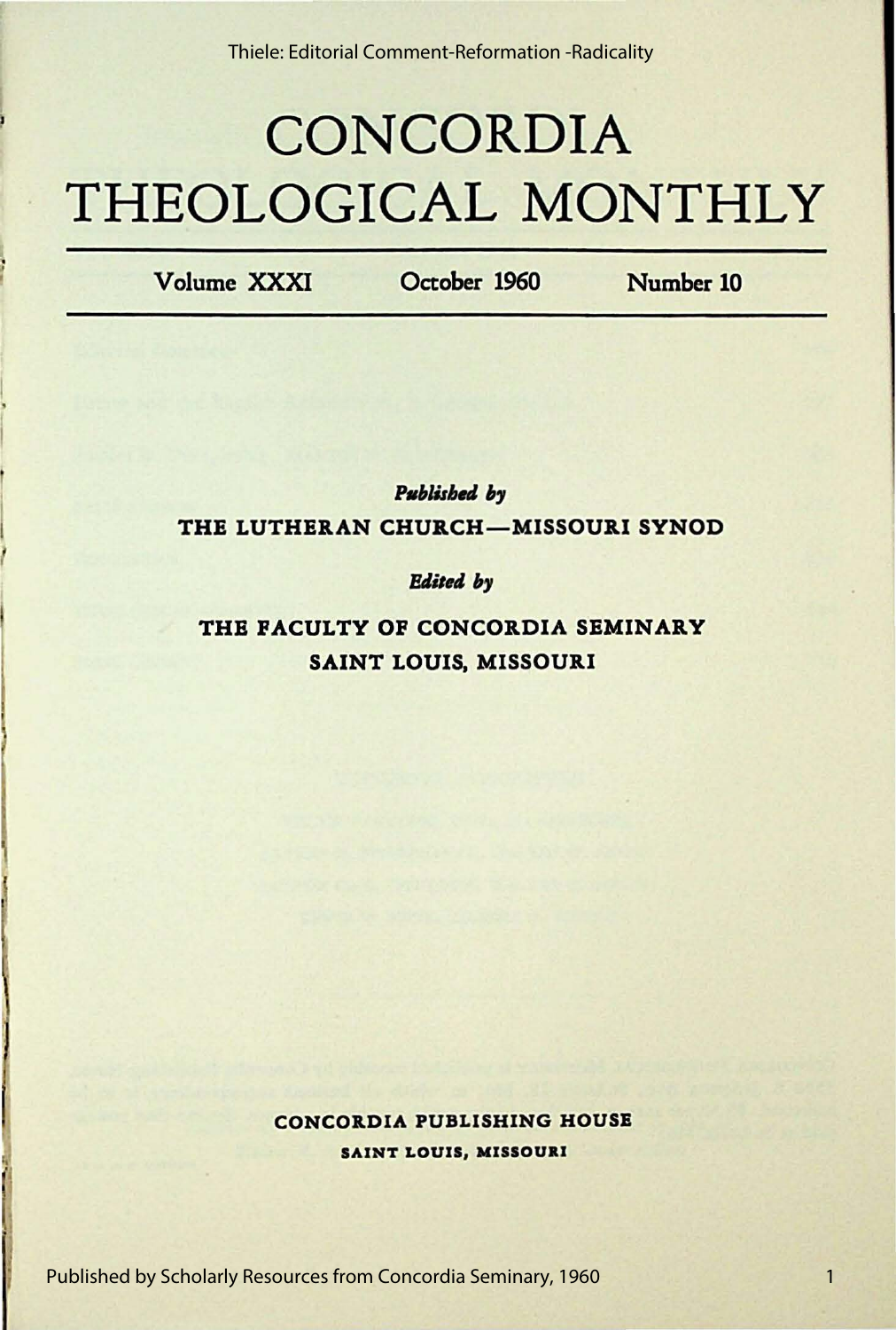CONCORDIA THEOLOGICAL MONTHLY is published monthly by Concordia Publishing House, 3558 S. Jefferson Ave., St. Louis 18, Mo., to which all business correspondence is to be addressed. \$3.50 per annum, anywhere in the world, payable in advance. Second-class postage paid at St. Louis, Mo.

PRINTED IN U. S. A.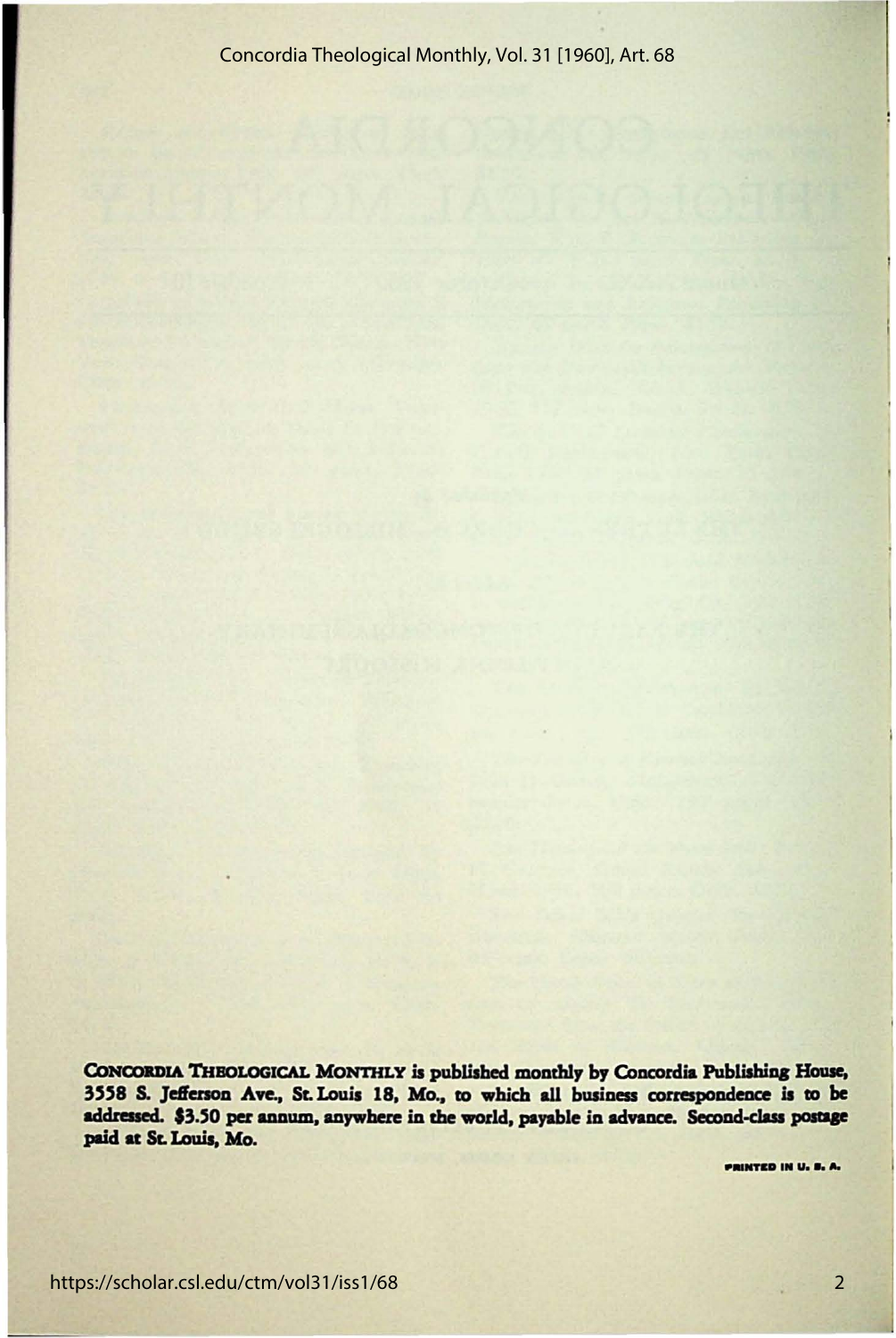## **CONCORDIA** THEOLOGICAL MONTHLY

| <b>VOL. XXXI</b>                             | OCTOBER 1960                                         | <b>No. 10</b> |
|----------------------------------------------|------------------------------------------------------|---------------|
|                                              |                                                      |               |
| <b>Editorial Comment</b>                     |                                                      | 596           |
|                                              | Luther and the English Reformation. E. GEORGE PEARCE | 597           |
| Studies in Discipleship. MARTIN H. FRANZMANN |                                                      | 607           |
| <b>BRIEF STUDIES</b>                         |                                                      | 626           |
| <b>HOMILETICS</b>                            |                                                      | 636           |
| THEOLOGICAL OBSERVER                         |                                                      | 644           |
| <b>BOOK REVIEW</b>                           |                                                      | 648           |

#### **EDITORIAL COMMITTEE**

VICTOR BARTLING, PAUL M. BRETSCHER ALFRED O. FUERBRINGER, GEORGE W. HOYER ARTHUR CARL PIEPKORN, WALTER R. ROEHRS LEWIS W. SPITZ, GILBERT A. THIELE

Address all communications to the Editorial Committee in care of Walter R. Roebrs, 801 De Mun Ave., St. Louis 5, Mo.